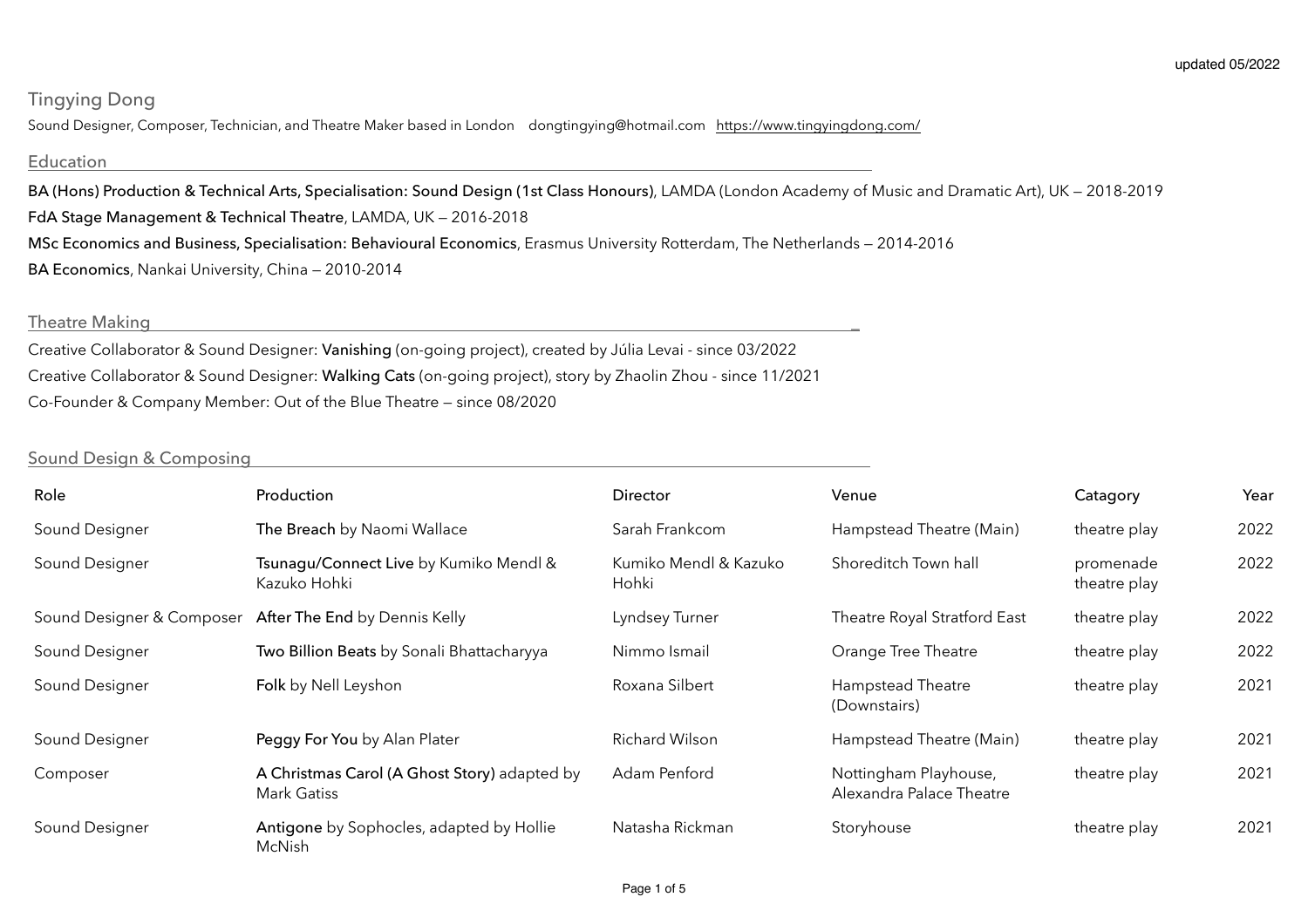#### updated 05/2022

| Sound Designer           | We Like To Move It, Move It by Amy Ng and<br>Donnacadh O'Briain                                    | Donnacadh O'Briain                   | Tour                            | theatre play        | 2021 |
|--------------------------|----------------------------------------------------------------------------------------------------|--------------------------------------|---------------------------------|---------------------|------|
| Associate Sound Designer | Dear Elizabeth by Sarah Ruhl                                                                       | Ellen McDougall<br>SD: Jon Nicholls  | Theatro Technis                 | theatre play        | 2021 |
| Sound Designer           | Mr Kolpert by David Gieselmann                                                                     | Belle Bao                            | The Linbury Studio, LAMDA       | theatre play        | 2021 |
| Sound Designer           | Klippies by Jessica Siân                                                                           | Diyan Zora                           | The Maria, Young Vic            | theatre play        | 2021 |
| Sound Designer           | Ruckus (R&D) by Jenna Fincken                                                                      | Georgia Green                        | Wildcard                        | theatre play        | 2021 |
| Sound Designer           | Unmute All Almeida's Participation Programme                                                       | Jordana Golbourn                     | Arts and Media School Islington | audio project       | 2021 |
| Associate Sound Designer | <b>Extinct</b> by April De Angelis                                                                 | Kirsty Housely<br>SD: Melanie Wilson | Theatre Royal Stratford East    | theatre play        | 2021 |
| Sound Designer           | My Son's A Queer, But What Can You Do? by<br>Rob Madge                                             | Luke Sheppard                        | The Turbine Theatre             | cabaret/<br>musical | 2021 |
| Sound Designer           | ENG-ER-LAND by Hannah Kumari                                                                       | Rikki Beadle-Blair                   | Jermyn Street Theatre           | theatre play        | 2021 |
| Sound Designer           | The Sun, The Moon, And The Stars by Dipo<br>Baruwa-Etti<br>*Offie nomination for Best Sound Design | Nadia Fall                           | Theatre Royal Stratford East    | theatre play        | 2021 |
| Sound Designer           | A Jewish Love Story (R&D) by Suzette Coon                                                          | <b>Nicky Allpress</b>                | Swiss Church                    | theatre play        | 2021 |
| Composer                 | <b>HUMANE</b> by Polly Creed                                                                       | Imy Wyatt Corner                     | Digital tour                    | radio               | 2021 |
| Composer                 | Medea / Worn by Emily Juniper after Euripides                                                      | Rachel Valentine Smith               | The Lowry (online)              | short film          | 2021 |
| Sound Designer           | Bath Time by Daisy Hall                                                                            | Hannah de Ville                      | Painkiller Project (online)     | radio               | 2021 |
| Sound Designer           | The Mother Sh*t (R&D) with Stumble Trip                                                            | Jessica Edwards                      | Shoreditch Town Hall            | devised theatre     | 2021 |
| Sound Designer           | A Whole New World, Take the Stage<br>programme                                                     | Sean Linnen                          | Donmar Warehouse (online)       | short film          | 2021 |
| Sound Designer           | <b>BREATHE, Take the Stage programme</b>                                                           | Jordana Golbourn                     | Donmar Warehouse (online)       | audio poetry        | 2021 |
| Composer                 | My Last Duchess by Jessica Siân after Browning                                                     | Rachel Valentine Smith               | The Lowry (online)              | short film          | 2021 |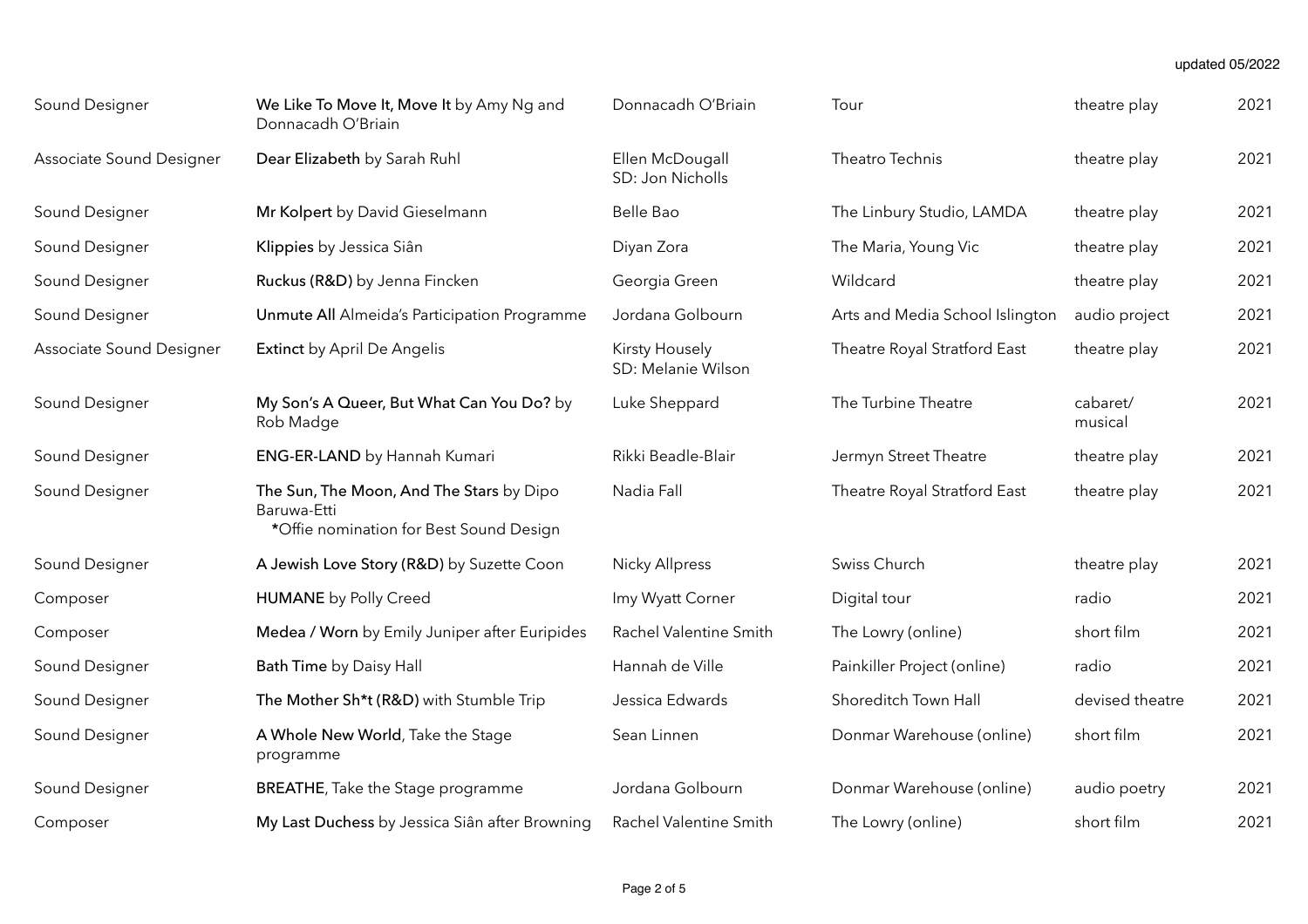#### updated 05/2022

| Sound Designer              | The Whispering Gallery (work-in-progress) by<br>Harry Dean, with Out of the Blue Theatre | Harry Dean              | Tramshed's Generator scratch<br>night (online) | audio project           | 2021 |
|-----------------------------|------------------------------------------------------------------------------------------|-------------------------|------------------------------------------------|-------------------------|------|
| Sound Designer              | Everything Must Go (R&D) by Caitlin McEwan                                               | Lizzie Manwaring        | Playground Theatre                             | theatre play            | 2021 |
| Sound Designer              | Chamber404 with Vroom Theatre                                                            | Erin Guan & Sourrain    | Camden People's Theatre<br>(online)            | online VR<br>experience | 2020 |
| Sound Designer/Composer     | Imaginarium (Mandarin Chinese, French,<br>German versions) with Out of the Blue Theatre  | Haylin Cai & Harry Dean | Various online platforms                       | audio<br>experience     | 2020 |
| Sound Designer/Composer     | Imaginarium by Haylin Cai & Harry Dean, with<br>Out of the Blue Theatre                  | Haylin Cai              | Various online platforms                       | audio<br>experience     | 2020 |
| Composer & burp fx's design | <b>BURP</b> by Skot Wilson                                                               | Skot Wilson             | <b>TBC</b>                                     | radio                   | 2020 |
| Sound Designer              | Yen by Anna Jordan                                                                       | Caroline Yu             | Carne Studio Theatre, LAMDA                    | theatre play            | 2020 |
| Sound Designer              | The Arsonists by Max Frisch                                                              | Fred Wienand            | Carne Studio Theatre, LAMDA                    | theatre play            | 2020 |
| Sound Designer              | Bin Juice by Cat Kolubayev                                                               | Anastasia Bruce-Jones   | <b>VAULT Festival</b>                          | theatre play            | 2020 |
| Sound Designer              | Kraken by Skot Wilson                                                                    | Rebecca Hill            | <b>VAULT Festival</b>                          | theatre play            | 2020 |
| Sound Designer              | The First by Barry McStay                                                                | <b>Emily Jenkins</b>    | <b>VAULT Festival</b>                          | theatre play            | 2020 |
| Sound Designer              | <b>Blood Orange by Tania Amsel</b>                                                       | Hamish MacDougall       | Old Red Lion Theatre                           | theatre play            | 2019 |
| Sound Designer              | Jerker by Robert Chesley<br>*Offie nomination for Best Sound Design                      | Ben Anderson            | King's Head Theatre                            | theatre play            | 2019 |
| Sound Designer              | Julius Caesar by William Shakespeare                                                     | lan Wooldridge          | Sainsbury Theatre, LAMDA                       | theatre play            | 2019 |
| Sound Designer              | Hamlet by William Shakespeare                                                            | Michael Attenborough    | Sainsbury Theatre, LAMDA                       | theatre play            | 2019 |
| Sound Designer              | Do Not Alight Here by Gilbert Kyem Jnr                                                   | Holly Williams          | The Actors Centre                              | staged reading          | 2019 |
| Sound Designer & Live Music | Open Wound devised by Yuyu Wang                                                          | Yuyu Wang               | International Youth Arts Festival              | devised theatre         | 2019 |
| Sound Designer              | It Rains Diamonds on Jupiter by Eleanor Ross                                             | Anastasia Bruce-Jones   | <b>Drayton Arms Theatre</b>                    | theatre play            | 2019 |
| Sound Designer              | Safety Net by Qianqian Chen                                                              | Peizhi Zeng             | Etcetera Theatre                               | theatre play            | 2019 |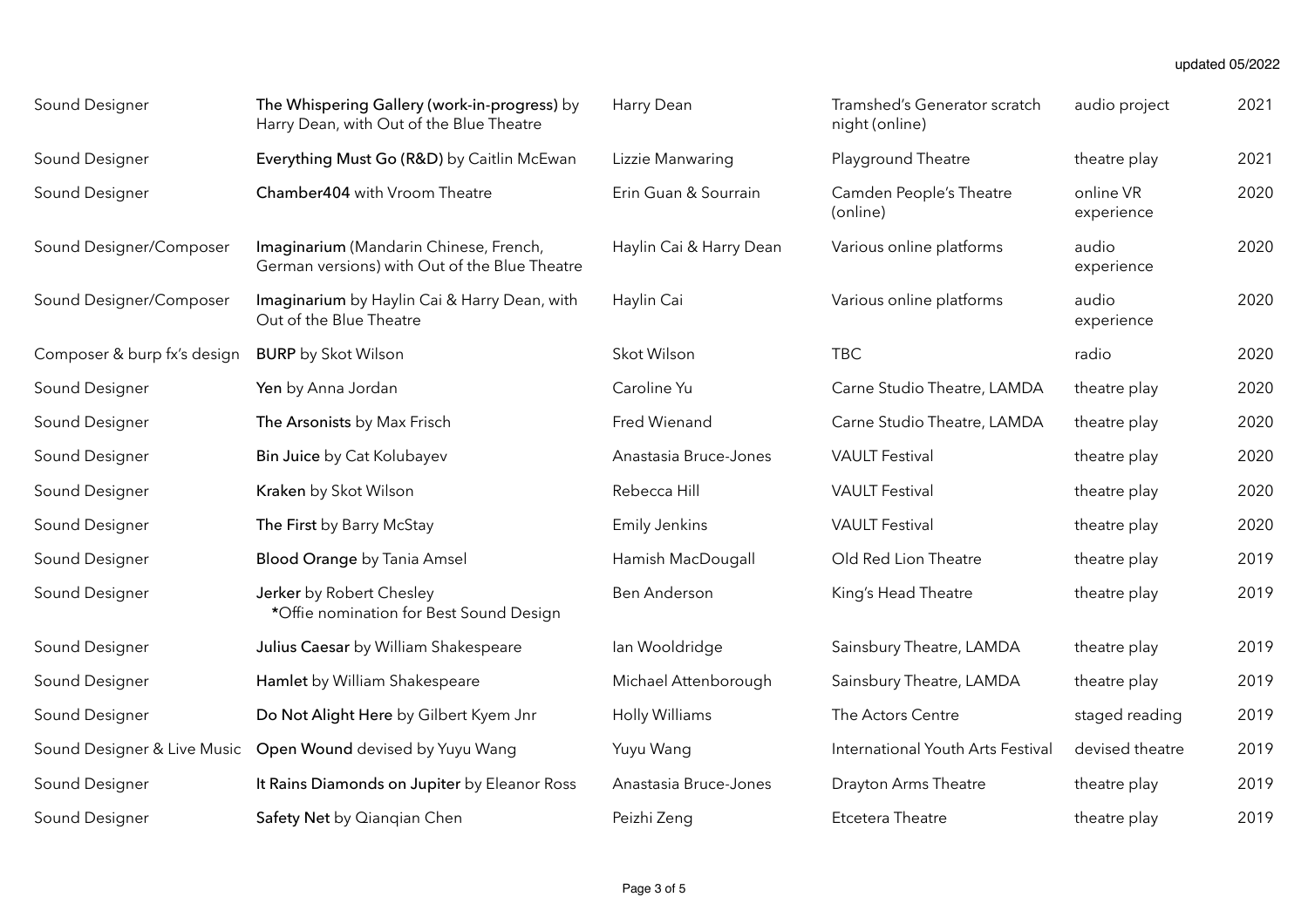| Sound Designer              | Otis and Eunice by Sharon Clark                             | Mabel Aitken, Ian Morgan,<br>AJ Quinn              | <b>Britten Theatre</b>                                    | play/musical/<br>virtual project | 2019 |
|-----------------------------|-------------------------------------------------------------|----------------------------------------------------|-----------------------------------------------------------|----------------------------------|------|
| Sound Designer              | Bare: A Pop Opera by Damon Intrabartolo and<br>Jon Hartmere | John Baxter                                        | Sainsbury Theatre, LAMDA                                  | musical                          | 2019 |
| Re-sounder                  | Thick As Thieves by Katherine Chandler                      | Róisín McBrinn<br>SD: Elena Peña                   | Tour                                                      | theatre play                     | 2018 |
| Associate Sound Designer    | Sparks by Jessica Butcher                                   | Jessica Edwards, SD:<br>Alexandra Faye Braithwaite | HighTide Festival                                         | play/musical                     | 2018 |
| Sound Designer & PSE        | Welcome to Thebes Moira Buffini                             | Ria Parry                                          | Sainsbury Theatre, LAMDA                                  | theatre play                     | 2018 |
| Sound Designer & PSE        | Hay Fever by Noël Coward                                    | Lucy Pitman-Wallace                                | Sainsbury Theatre, LAMDA<br>Theatre Royal Bury St Edmunds | theatre play                     | 2018 |
| Sound Assistant (placement) | Jack and the Beanstalk by Joel Horwood                      | Jude Christian & Sean<br>Holmes, SD: Nick Manning  | Lyric Hammersmith                                         | panto                            | 2017 |
| Sound Assistant             | Twist by Chino Odimba                                       | Natalie Wilson<br>SD & Music: Tayo Akinbode        | Tour                                                      | theatre play                     | 2017 |
| Sound Designer & TSM        | Other People by Christopher Shinn,                          | Matt Peover                                        | Carne Studio Theatre, LAMDA                               | theatre play                     | 2017 |
| Sound Assistant             | Bury Fair by Thomas Shadwell                                | John Baxter                                        | POSK (LAMDA)                                              | theatre play                     | 2017 |

# Technical Work

| Role             | Production, Venue                      | Category                 | Time            |
|------------------|----------------------------------------|--------------------------|-----------------|
| Dep Sound No.4   | Les Misérables, Sondheim Theatre       | musical                  | 11/2021         |
| Sound Technician | BambinO (R&D)                          | devised opera            | 04/2021         |
| Sound Casual     | Lyric Hammersmith                      | $\overline{\phantom{a}}$ | 12/2017 - 2020  |
| Dep Sound No.3   | Secret Cinema presents Stranger Things | immersive theatre        | 12/2019-02/2020 |